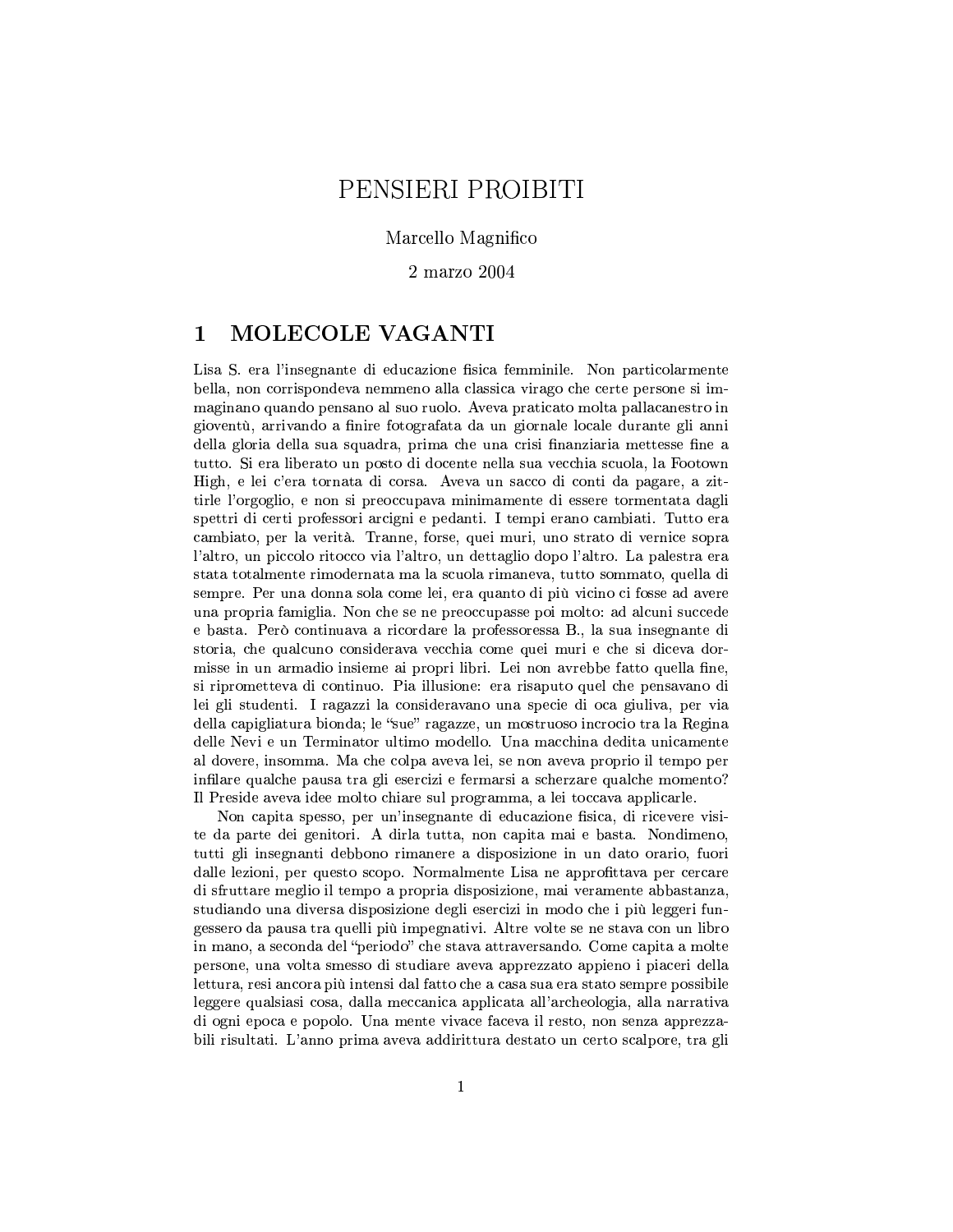studenti, una sua ottima supplenza in matematica al posto del professor G. che, raffreddato tutto l'anno, si era beccato una influenza fulminante. Ancora molto costipato ma educatissimo, il professor G. aveva in seguito ricambiato offrendole due rose intrecciate: una bianca, per amicizia, ed una gialla, per sincera invidia verso chi poteva vantare una salute di ferro. Era stata una delle rare occasioni in cui li si era visti ridere di gusto.

 $\Delta$  and the KML-bos substitution of the KML-bos distribution of the KML-bos distribution  $\Delta$ aperto il suo Chesterton ma era rimasta ad indugiare con gli occhi fissi sul mobilio in legno della sala professori, per godersi le meravigliose sfumature di colore che un sole autunnale dalla luce non ancora fredda, filtrando dalle tende alla veneziana, le stava regalando. Giallo, come lo zolfo. Le venature nere, come il carbonio. Lunghe, come una catena. Altri atomi disposti lungo di essa. Secondo e terzo posto, due radicali alcolici; in fondo... zolfo! Con attaccato...

Lisa S. scosse violentemente la testa, come risvegliandosi da un sogno a occhi aperti, e si guardò intorno. Nessuno l'aveva vista, imbambolata com'era rimasta per parecchi secondi nella sala vuota. Potè così preoccuparsi subito di capire meglio quel che era successo. Afferrò un libro di chimica da uno scaffale, intuendo la risposta che stava cercando. La molecola che aveva trovato non aveva niente a che fare con il legno: era un composto poco usato, era solo il classico esempio di formula di struttura... dalla quale si poteva ricavare un esercizio! Ricordò improvvisamente di averne fatti molti lei stessa, da giovane, proprio in quelle aule; e non andava neanche male. Scherzi della memoria, senza dubbio.

Dopo aver rimesso il testo di chimica al suo posto si rimise a sedere, ancora  $scuotendo il capo, e allungò la mano per afferrare il Chesterton, lasciandocela$ sopra. Davanti ai suoi occhi si era formata, per un breve istante, l'immagine di un esagono. Nitida e pulita come l'avrebbe potuta vedere soltanto in un libro; anzi, come l'aveva già vista nel testo sfogliato qualche momento prima: una molecola di benzene. Un altro "classico" da esercizio, stavolta non aveva bisogno di consultare il libro per ricordarsene. Le venne di colpo un'idea che chiunque avrebbe giudicato folle, ma non riusciva a levarsela dalla testa: rimase seduta qualche minuto solo per domandarsi se non stava diventando completamente matta, ma c'era una sola spiegazione a quel che le stava accadendo. Ed era completamente assurda.

Corse all'altro capo della stanza, per controllare i turni delle lezioni: in un'aula si teneva, effettivamente, lezione di chimica, da parte della collega Adriana B. E non si trattava di un'aula qualunque: l'aula, lì accanto, era quella della terza C.

## <sup>¼</sup> ½;¾-¾-¿ÀA7;>@?8A9ÁA-2ÂA%¿À;79354QA

La III C era contemporaneamente l'orgoglio e il motivo di maggiore imbarazzo della scuola: diventata in poco più di tre mesi un modello di disciplina e di rendimento, stando alle nude cifre, era ormai talmente perfetta da far pensare a più di una persona che qualcuno imbrogliasse. O che lo stessero facendo tutti. Il Preside V. in persona era piombato più volte a sorpresa in quella classe, ad interrogare su qualsiasi materia vi si stesse insegnando, camminando tra i banchi, osservando ogni mossa; salvo tornarsene nel proprio ufficio con un finto sorriso di compiacimento sulla faccia e le pive nel sacco. Di fatto, qualsiasi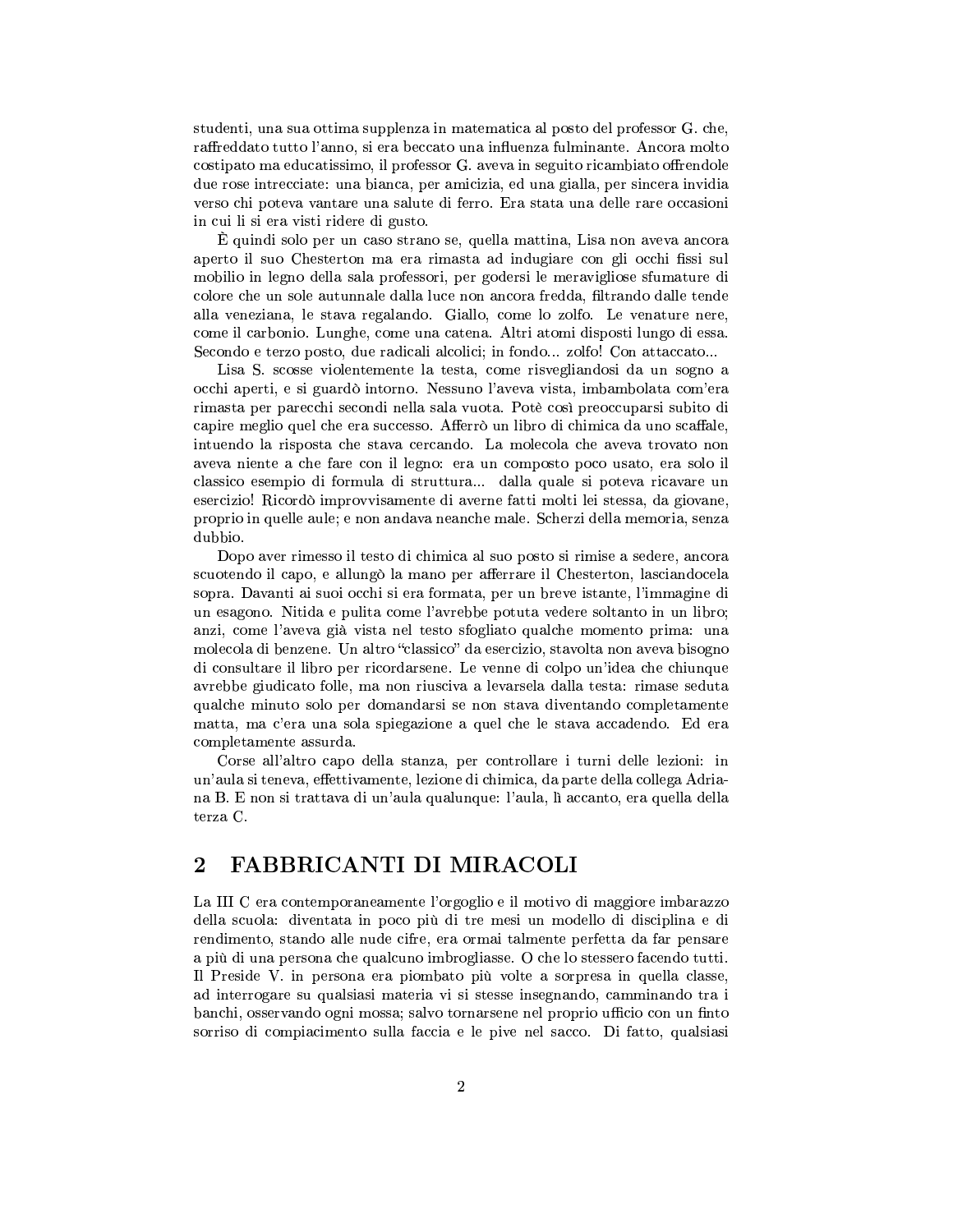controllo aveva evidenziato una condotta irreprensibile da parte degli studenti, che da parte loro avevano unanimemente giustificato i propri progressi con una maggiore attitudine a studiare assieme, cosa che effettivamente facevano con  $\overline{\text{S}}$ una certa assiduità. Le uniche materie in cui il miglioramento non era stato così. evidente e massiccio erano Inglese ed Educazione Fisica, cioé quelle discipline dove il coinvolgimento del singolo era ancora molto determinante. Per quanto poteva saperne Lisa S. prima di quel mattino, le ragazze della terza C non erano diverse dalle altre ed i loro successi nelle altre materie dovevano per forza dipendere da maggior impegno e affiatamento. Tuttavia, altre classi stavano tentando di eguagliare i risultati di "quel" corso C con metodi analoghi ma, nonostante significativi progressi soprattutto da parte di chi zoppicava di più, nessuno stava ripetendo il miracolo. Perché di miracolo si trattava, e l'unica persona ad averlo capito non ne poteva parlare a nessuno.

 $-$ Ayanti. Oh, ciao. Serve qualcosa?

-Nulla, grazie -mentì sfacciatamente Lisa-, salvo che il tedio continua. Posso. curiosare un po' qui? Se no cado addormentata, sai che figura.

-Prego, accomodati. Vuoi un banco? Attenta a te, oggi interrogo!

Scherzando, Adriana B. le aveva detto proprio quel che si aspettava, peraltro confermato dalla presenza, in piedi davanti a tutti, di un dinoccolato spilungone brufoloso con un gesso in mano. Sulla lavagna, mezzo cancellato, l'esagono di poco prima. Il poco brusio che c'era in aula si era spento completamente, anche se Lisa era convinta di sentirli, di sentire ancora qualcosa...

 $-Quella$ , nel banco di Antonio?  $\sim$ Non mi piace... -Magari solo un altro controllo del Preside...  $-Pericolosa$ , ricordatevi di...  $N_o$ , no, ragazzi, non lo fate...

Gli occhi dell'interrogato erano sgranati, mentre fissava la lavagna e spiegava, le parole strappate di bocca come con delle tenaglie, il doppio legame tra un atomo di ossigeno e uno di carbonio. Lisa, seduta nel banco del malcapitato, lanciava occhiate dappertutto, ottenendo in risposta solo delle gran facce da poker, con meno espressività di un manichino da vetrina. L'attenzione di Adriana B. verso l'interrogato era l'unica ragione per la quale non aveva notato una situazione che un regista cinematografico avrebbe certamente ripreso in bianco e nero, e con una luce spettrale.

-Soddisfacente, Antonio; peccato solo per le ultime domande, ma sono certa che ti rifarai. Allora è proprio vero che spaventi gli studenti, Lisa! Sei sicura di non avere un paio di ore buche anche domani pomeriggio, mentre sarò in  $II \, \Lambda$ ? Un po' di silenzio mi farebbe davvero comodo, in quella classe. E il prossimo sarà, uno a caso...

Salvato dalla campana.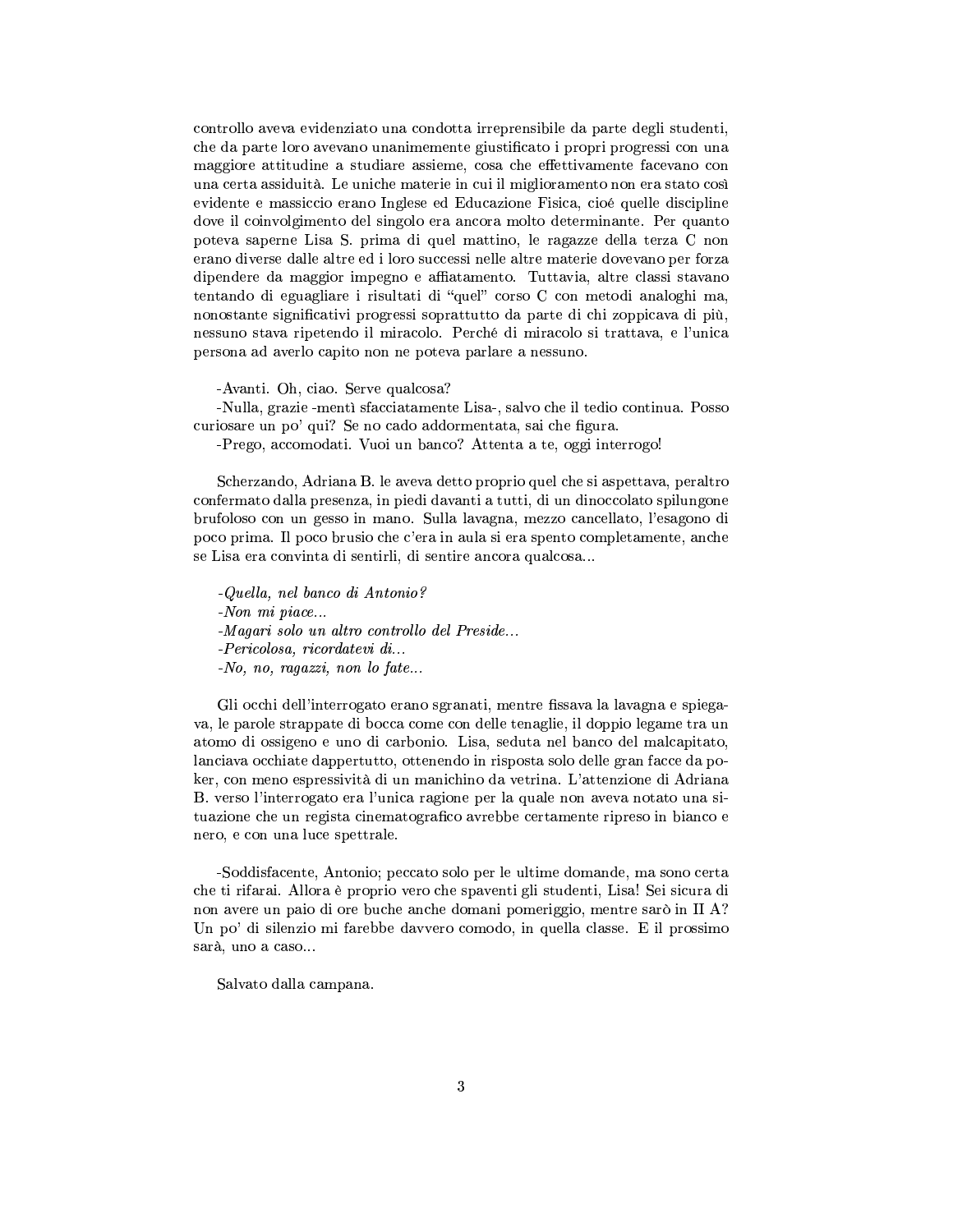#### CANE MANGIA CANE? 3

Come si fa a stanare uno studente che imbroglia? Lei non aveva alcuna esperienza in merito: del resto, era impossibile mandare una sosia alle parallele. In una classe le erano capitate due gemelle, ma erano talmente simili da avere anche le medesime valutazioni. Le serviva il consiglio di un esperto: di qualcuno che avesse già incontrato, e magari anche risolto, questo problema. E per questo che si ritrovò, a fine giornata, a bussare alla porta della IV A dopo aver riposto il proprio registro. Il professor G. aveva infatti l'abitudine di non rientrare a casa senza aver prima corretto l'ultima ondata di compiti in classe.

-Disturbo?

-Ma no, Lisa, figurati. Come stai?

-Benissimo... e tu come stai?

-Solito raffreddore, non è una novità. Ma mi sembri a disagio.

-Per la verità, lo sono.

-Vuoi parlarne?

-Effettivamente ero qui per fare due chiacchiere, se hai tempo.

-Ma certo. Dimmi tutto.

-Questa storia della III C...

-...ti sta spaccando il cervello. Ti dirò, sei in buona compagnia. O almeno in nutrita compagnia, se la parola "buona" ti sembra eccessiva.

-Non è solo questo. Com'è che tu affronti un problema, quando questo ti si presenta?

-Secondo i metodi della mia materia, i migliori che conosco.

-Chiedi mai aiuto ad altri?

-Non escludo di doverlo fare, ma finora non se n'è presentata la necessità. Dove vuoi andare a parare? Non mi dirai che improvvisamente le tue allieve della III C si sono trasformate in campionesse olimpiche! Sarebbe un problema in più. E quello che c'è è già di troppo.

-Niente di tutto questo; semplicemente, mi domando se anche noi non dovremmo fare lo stesso. Lavorare insieme...

-...perché effettivamente sembra sia questo ciò che loro stanno facendo. Però ce n'è solo un sospetto, nient'altro. E se questi ragazzi sono davvero bravi come sembrano, allora cercare l'imbroglio a tutti i costi può essere interpretato molto male. Da loro, dai genitori... forse non meritano questo.

-Mi viene da domandarmi se non ci sia anche un po' di "tifo" da parte nostra. -In che senso?

-Ovviamente, tu farai molta meno fatica ad insegnare a loro che ad altri: le valutazioni saranno più soddisfacenti, per te, nel loro caso rispetto ad altre classi. No?

-Ah, quello. Sì, è chiaro: del resto, è perfettamente naturale.

-Questo forse ci blocca. Del resto, non sarai il solo ad essere compiaciuto da quella classe. Non che si applichino favoritismi, ma...

Il professor Alberto G. si allungò sulla sedia, le mani dietro la nuca, rimanendo così per qualche secondo, prima di rispondere.

-Si, ho capito. Penso che, sì, che sia possibile. Forse c'è anche della responsabilità da parte nostra: se è così è grave. Come proponi di rimediare?

-Da ragazza, come tutti, ho studiato anch'io un pò di matematica. E di geometria.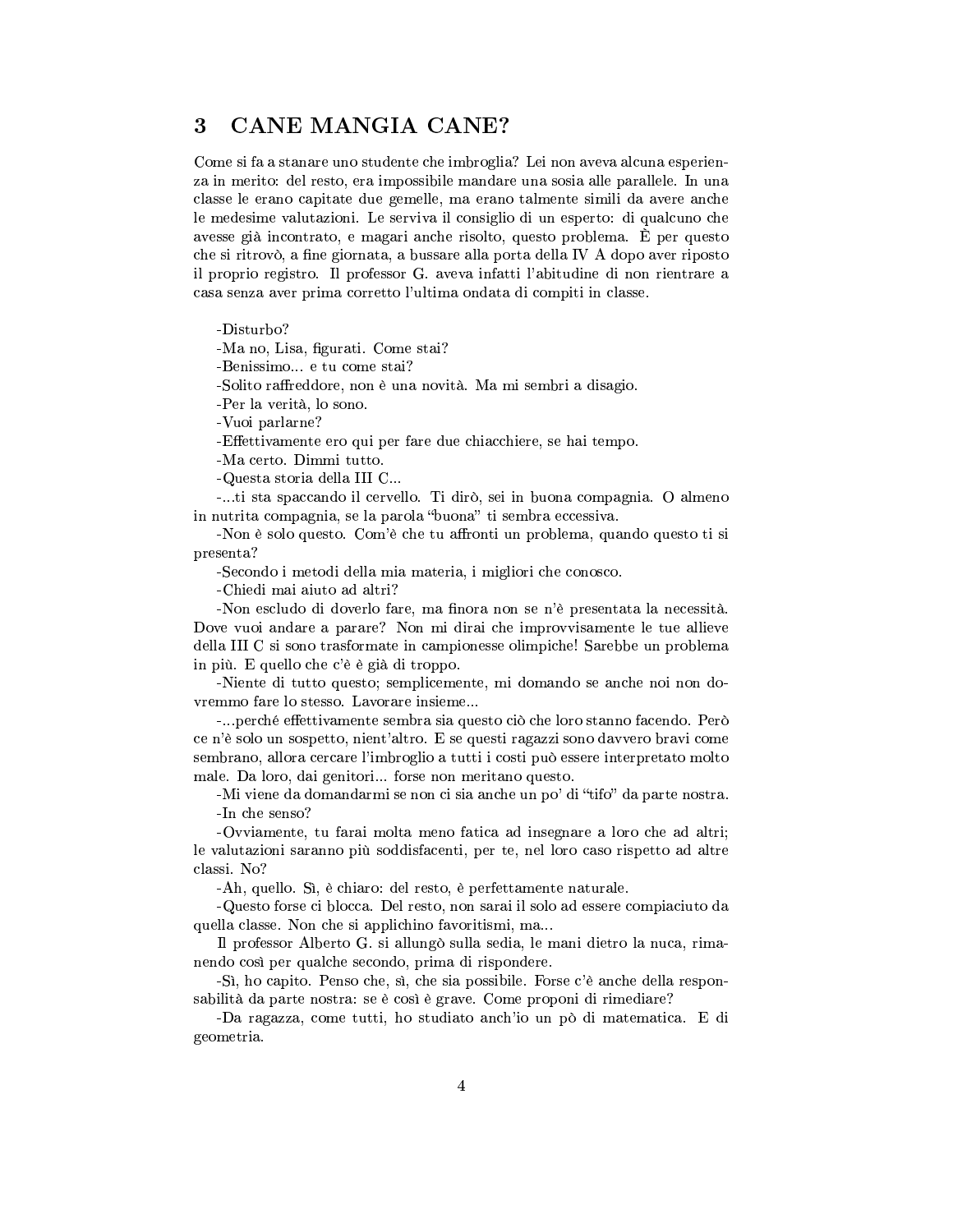-Proponi di spaccarci un pò la testa insieme su questo problema, con una dimostrazione formale, vecchia maniera?

-Se hai tempo e voglia.

-D'accordo. Tanto, qui, avevo già finito. Questi compiti, tra l'altro, sono i loro. E sono ottimi lavori, come ormai è loro abitudine.

-Quali errori fanno?

-Robetta, piccolezze: questo qui, ad esempio, ha invertito un segno in un termine ed ha ottenuto un intervallo sbagliato in una diseguazione, ma si vede lo stesso che ha studiato. Contavi di lavorare sui loro errori?

-Veramente no. Pensavo di partire direttamente dal caso peggiore: dare per scontato che stiano imbrogliando e vedere se si può evitare che accada.

-Bisognerebbe capire come fanno, prima: finora nessuno c'è riuscito. Ammesso che imbroglino davvero.

-C'entra quasi di sicuro una forma di collaborazione...

-Ma non si parlano; e nessuno, me compreso, ha trovato foglietti volanti o altri indizi del genere. Tutti i loro telefoni sono spenti durante le lezioni e non permetto l'uso dei computer durante una qualsiasi valutazione. Si sono sempre attenuti a queste regole, a meno che io non abbia le classiche fette di prosciutto sugli occhi e non mi sia lasciato fregare come un frolloccone. Però nelle altre classi, come questa qui, li becco regolarmente non appena ci provano. La conclusione è banale e ti viene lasciata come esercizio.

-Scommettiamo che posso dimostrarti che si tratta di questo?

-Per scommettere bisogna mettere in gioco una posta, mia moglie non approverebbe. A proposito, è anche più tardi del solito, ti dispiace accompagnarmi? Ne parliamo uscendo.

-D'accordo. Assumendo che collaborino, cosa dev'essere possibile perché lo facciano?

-Debbono essere ragionevolmente vicini, oppure ci dev'essere un mezzo che permetta loro di comunicare se troppo lontani.

-Esatto. Hai mai portato qualcuno fuori dall'aula per interrogarlo a parte? -Ci vogliono testimoni.

-Qualche collega. O il Preside stesso. Non è difficile, dopotutto: questa è una scuola, no? Chiedi a un bidello di tener d'occhio la classe intanto che te ne lavori uno.

-Che cosa ti aspetti di ottenere?

-Non lo so; ma, se potessi, avrei già provato. Tu che cosa ti aspetti che succeda?

-Probabilmente, niente di insolito. Probabilmente, però, lo studente sarà più preoccupato del normale, tenderà a commettere più errori...

...ma nel complesso dovrebbe poter fare altrettanto bene che in altre circostanze, no?

-Secondo il suo abituale livello di preparazione, sì.

-Puoi provarci?

 $-I<sub>O</sub>$ ?

-Si, per vedere che cosa succede. Io non potrei mai farlo.

-Cos'hai in mente?

-Esattamente quel che ti ho detto.

-Non sono sicuro di aver capito di che si tratta, ma starò al gioco.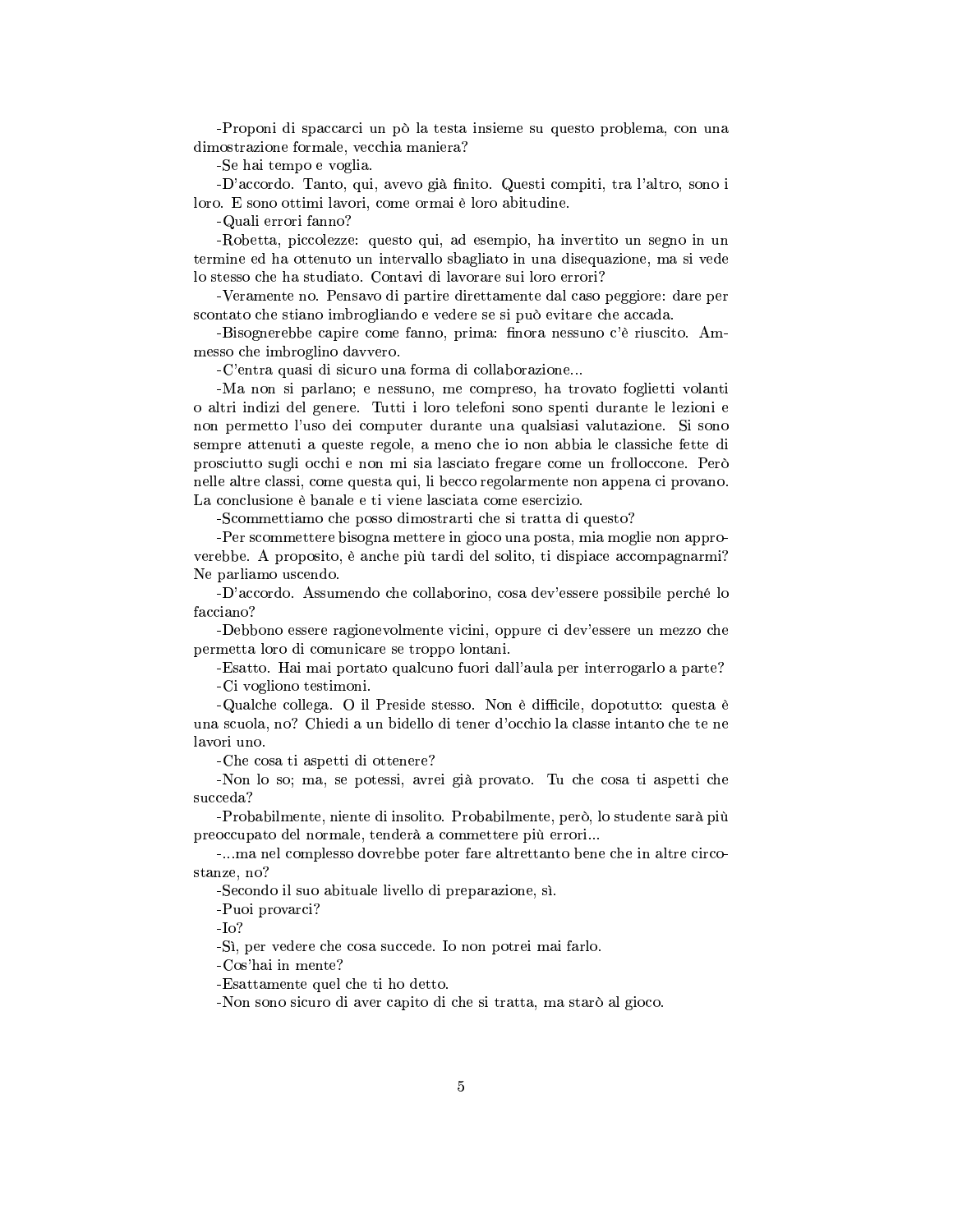Avrebbe funzionato? È questo che si chiedeva Lisa S., infilandosi in una caffetteria prima di cominciare un breve giro di spese. Davanti ad una tazza di cioccolata calda, si rimproverava l'imbeccata data al collega; era stato solo parlandogli, però, che le era venuta in mente la possibile parziale responsabilità del corpo docenti. Idea odiosa, che tentò di scacciare afferrando un giornale e dando un'occhiata agli spettacoli della sera. Invano. Stava andando male, non aveva un piano. Non aveva niente in mano, esattamente come tutti gli altri. Non bastava, doveva anche fare qualcos'altro. Chissà se nella biblioteca della scuola c'era qualcosa di adatto. Avrebbe controllato il giorno dopo; doveva essere per forza lì.

#### $\overline{\mathbf{4}}$ **EPIDEMIA DI PERFEZIONE**

Le voci di un possibile imbroglio da parte degli studenti della III C si erano fatte anche più insistenti di prima, dopo che una interrogazione "isolata" in matematica su un paio di studenti aveva dato risultati molto al di sotto della media. Ma questo era niente rispetto alla bomba che sarebbe scoppiata una settimana più tardi, quando anche gli studenti delle altre classi cominciarono a far salire a razzo la propria votazione media. Eccetto in quelle due materie: educazione fisica e Inglese. Non si poteva evitare di leggere la situazione come una dimostrazione di forza: forse era possibile interrogare separatamente gli studenti di una classe, ma non di tutte. Nessuno aveva dichiarato guerra, ma le ostilità erano aperte a tutti gli effetti e la macchina del caffè della sala professori funzionava a pieno ritmo. Convocare una riunione era tutto quello che il Preside V. aveva il potere di fare. Trattandosi di persona pratica, era immediatamente andato al sodo.

-O la risolviamo noi, o chiediamo un'ispezione da parte degli esperti del Ministero; ma preferirei che potessimo dimostrare di gestire questa situazione da soli. Abbiamo una intera scuola in cui si imbroglia in modo massiccio. I provvedimenti disciplinari non possono funzionare come in precedenza, proprio perché si tratta di un fenomeno di massa. La chiusura dell'Istituto per una settimana o due, uno dei provvedimenti a mia disposizione, non funzionerebbe di certo. La mia posizione impone perlomeno una analisi dettagliata di quel che è successo. Che cosa ha funzionato, quindi?

Rispose per prima proprio Lisa S.

-Ha funzionato la capacità degli studenti di insegnare i propri metodi, quali che siano, agli amici nelle altre classi. Ha sicuramente funzionato la loro volontà di aspettare finché tutte le classi fossero pronte, probabilmente per evitare di scoprire troppo i loro contatti, e far scoppiare la grana tutta insieme. Se avevamo qualche rapporto privilegiato con qualcuno degli studenti in classi diverse dalla III C, questo si è interrotto: tutti, indistintamente, ripetono la storiella dello studio ben coordinato tra colleghi. Questo non li imbarazza più di tanto perché, parlandoci di un maggior affiatamento con i compagni, sanno di dire la verità. Onestamente, credo che la cosa li diverta.

-Peraltro -intervenne Alberto G.- c'è qualcosa che ha funzionato anche da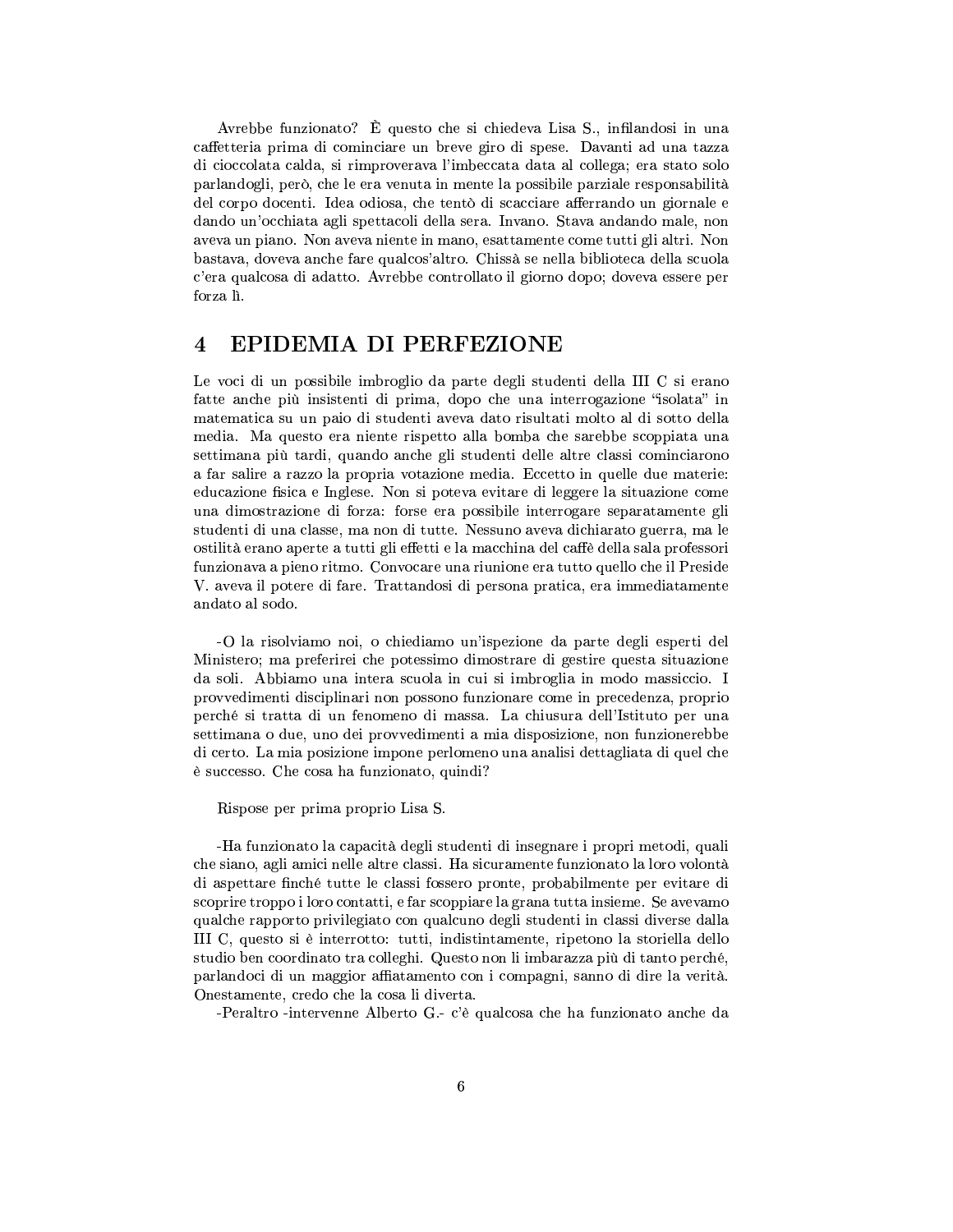parte nostra. Puntare il dito sul singolo ha messo in luce la situazione originale; ciò che abbiamo di fronte non ne è che la conseguenza.

-Tuttavia -continuò il Preside Giancarlo V.- è difficile non interpretare la situazione presente come una minaccia. Ciò che abbiamo fatto ha avuto soltanto l'effetto di peggiorare le cose. Volevamo fermare una classe di imbroglioni e ora invece abbiamo una scuola intera.

-È vero. -intervenne, per la prima volta, Emma P., docente di discipline filosofiche.-La loro soluzione è, per così dire, "scalabile verso l'alto".

-Intende dire che, se tentiamo di fermarli qui, potrebbero tentare di "infestare" altri istituti?

Per la prima volta l'evento si mostrava per quello che era: un fenomeno con tutti i connotati di una epidemia.

-Di certo, non dobbiamo nascondere i nostri problemi ai Presidi di altre scuole, con i quali raccomanderei un contatto preventivo.

-Forse è proprio ciò che si vuole, ci abbiamo pensato?

-Però è e rimane la prospettiva più logica.

-La domanda -proseguì Alberto G.- è se questa logica apparentemente corretta sia sufficiente per affrontare un evento di natura del tutto nuova. Di fatto, in modo a noi ancora sconosciuto, gli studenti si sono posti fuori del nostro controllo, e debbono tornarci. Le interrogazioni individuali sono state un banale tentativo, fatto a scopo di prova. Riusciamo ad applicare questo sistema in massa?

-Apparentemente no. Qualcuno ha un'idea in proposito?

-Forse -rispose Emma P.- è possibile sovraccaricare il sistema. In qualsiasi gruppo di lavoro di questo genere, è lecito immaginare che siano in pochi a "tirare la carretta". Posso supporre che ognuno di voi conservi i testi dei propri vecchi esercizi?

-Certamente. Ma quanto vecchi?

-Più lo sono, meglio è. L'idea è effettuare soltanto prove scritte, simili per difficoltà ma talmente distribuite per tipo da creare, in qualche maniera, una situazione di malessere generale. Se sono in molti a collaborare reciprocamente, debbono essere impegnati ognuno sul proprio problema e nient'altro. Se ci sono nodi-chiave nella rete, bisogna farli collassare con un carico di lavoro impossibile da sostenere.

Nei giorni precedenti, Lisa S. si era immersa in studi personali che l'avevano portata ad approfondire una certa materia. Aveva visto con piacere i colleghi reagire nella maniera giusta, ma era il caso di spingere in modo ulteriore nella stessa direzione. L'unico modo era applicare la medesima tecnica che gli studenti avevano utilizzato: una dimostrazione di forza. Inoltre, aveva preso a cuore questa faccenda quasi come un fatto personale: forse perché lo era.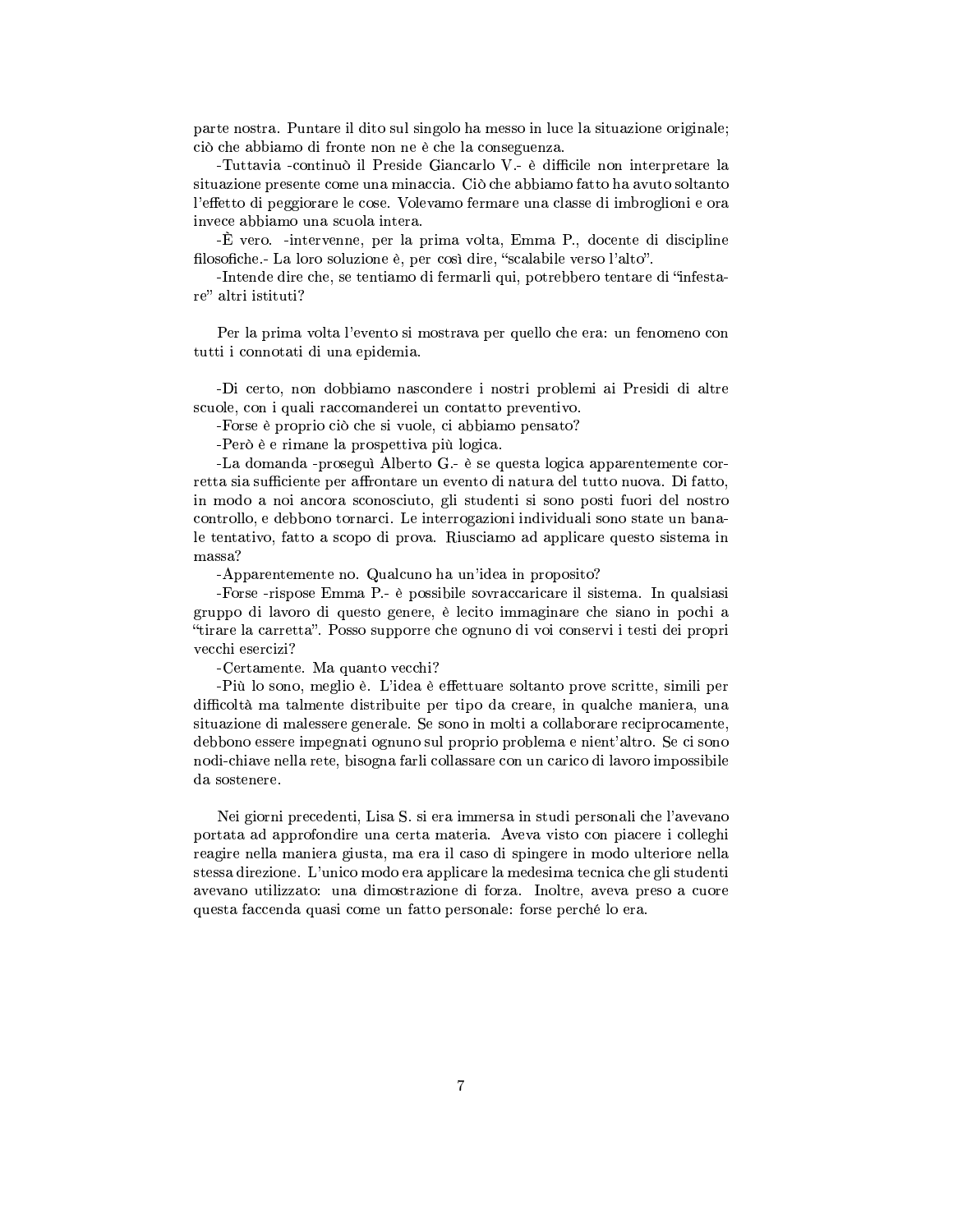#### A CARTE SCOPERTE  $\overline{5}$

Era un lunedì molto meno radioso dei precedenti, ma Lisa aveva una ragione speciale per sentire che era una giornata di gran lunga migliore; e per bussare ancora una volta alla porta della III C.

-Ciao, Adriana! -Lisa, che piacere! -Vorrei curiosare un po'; posso? -Ma certo. Stavo facendo lezione, sii mia ospite. -Grazie.

Stavolta Adriana l'aveva fatta entrare perché capiva quanto avesse preso a cuore il problema che la III C costituiva e perché, stando le cose come stavano, qualsiasi controllo o aiuto era il benvenuto. Mentre si accomodava in piedi accanto alla finestra, Lisa S. li scrutava. Sembravano annoiati come da qualsiasi altra lezione. Avrebbe dato lei la sveglia ai belli addormentati.

In alcune teste risuonarono infatti, dure come se ci fossero state piantate a martellate, le parole ATTENTI A VOI. Non tutti avevano sentito in quel modo, ma l'effetto era stato visibile. Tre studenti, dopo una scossa che pareva quella di una frustata, si azzardarono a far ballare l'occhio verso di lei, incrociando il suo sguardo ed un sorriso. Per quello che sembrava un caso, Adriana non si era accorta di nulla e continuava imperterrita a spiegare, ignara della insolita conversazione che aveva luogo alle sue spalle.

### -Che... succede?

-Succede che siete stati scoperti. Lo siete stati già da tempo. Il trucchetto di estendere i vostri metodi all'intera scuola mi ha soltanto fatta arrabbiare di più.

Passarono almeno due minuti prima che arrivasse una risposta.

-Non puoi fare niente. Altrimenti ne staresti già parlando.

-È quel che sto facendo. Lasciamo i normali fuori da questa faccenda e discutiamone tra noi. Da persone adulte, se preferite; dopotutto, tra un po' sarete maggiorenni.

-Non c'è nulla da discutere... abbiamo vinto noi e basta.

-Aspettate la prossima settimana per esserne del tutto sicuri. Da allora, in questa e in quattro altre scuole qui in città verranno inaugurati metodi di valutazione del tutto nuovi. Nessun altro ha capito come fate, o se l'ha capito ha tenuto la bocca chiusa per paura di essere preso per matto. Ma i colleghi hanno comunque preso il toro per le corna e affrontato la situazione da un punto di vista puramente funzionale. Credevate di avere un potere? I poteri vanno e vengono, signori. Un telefono cellulare permette di parlare anche con l'altro capo del mondo, dal centro esatto di una piazza: questo è un potere che non esisteva quando sono nata. Il fatto che venga da un meccanismo non fa poi molta differenza.

Non c'era risposta, quindi Lisa S. continuò.